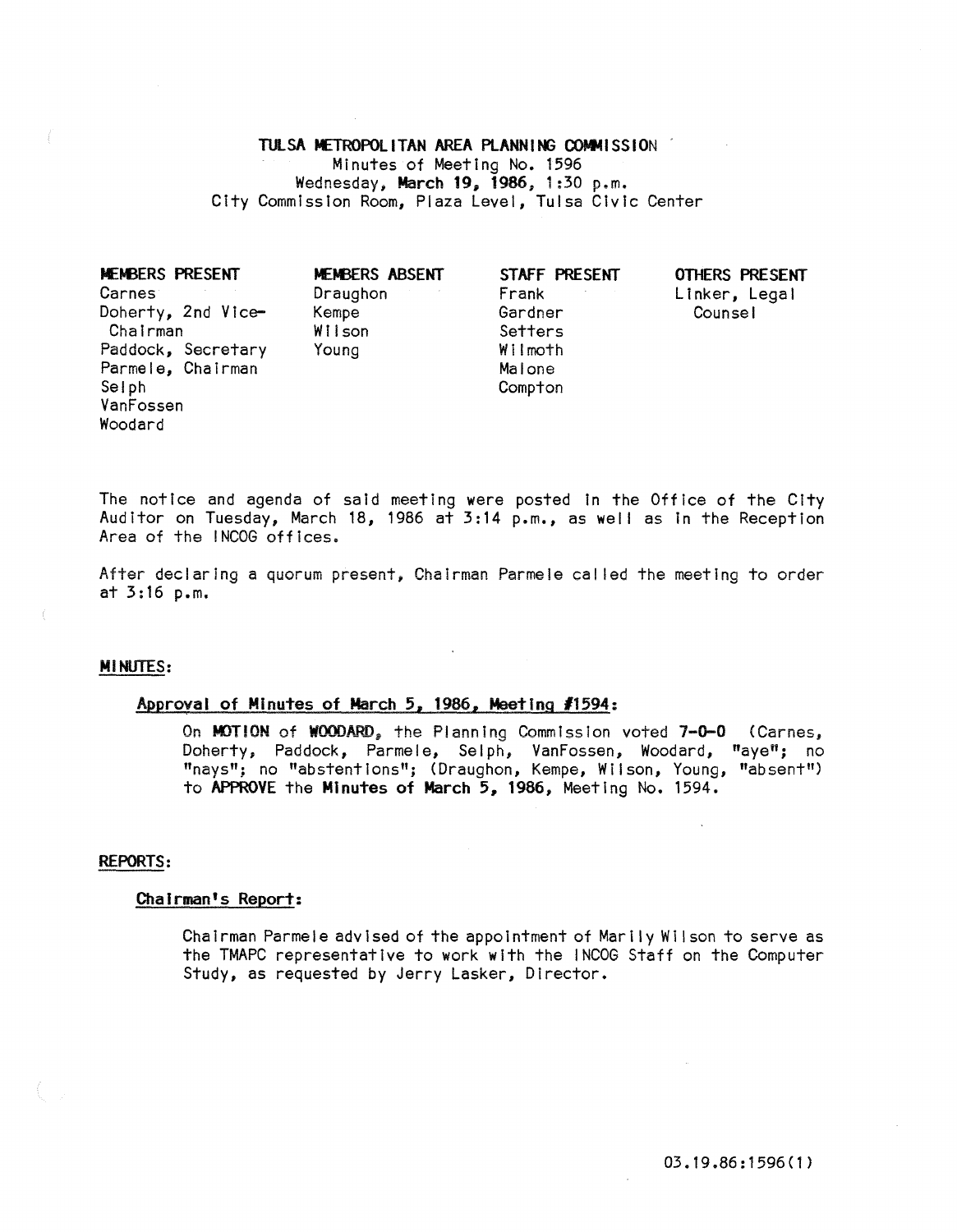# SUBDIVISIONS:

#### PRELIMINARY PLAT APPROVAL:

# Woodland Valley (PUD 397) 61st Street & South 91st East Ave. RM-1, RD, RS-3

On MOTION of VANFOSSEN, the Planning Commission voted 7-0-0 (Carnes. Doherty, Paddock, Parmele, Selph, VanFossen, Woodard, "aye"; no "nays"; no "abstentions"; (Draughon, Kempe, Wilson, Young, "absent") to CONTINUE Consideration of Preliminary Plat Approval for Woodland Valley until Wednesday, April 2, 1986 at 1:30 p.m. in the City Commission Room, City Hall, Tulsa Civic Center.

#### \* \* \* \* \* \* \*

Dufresne Ministries West of SW/c of 86th Street and South Union Avenue (AG)

Chairman Parmele advised this Item was to be stricken from the agenda and would not be heard.

### \* \* \* \* \* \* \*

Riverbridge Center (683) NE corner 71st and South Peoria (CS)

Due to the number of changes that may be necessary for construction at 71st and Peoria, the TAC recommended that the plat be routed back through the TAC prior to release of final plat so the changes and/or corrections can be reviewed.

The TAC voted to recommend approval of the PRELIMINARY PLAT of Riverbridge Center, subject to the following conditions, including a review of TAC prior to release of final plat.

- 1. The City has already purchased the necessary right-of-way for the Intersection of 71st, Peoria and Riverside. This plat reflects the new intersection design. However, the Major Street Plan has not yet been amended to reflect the changes already made by the City, so approval of this plat will require waiver of the Subdivision Regulations requiring conformance with the Street Plan. (Changes are In progress.) Staff recommends approval of the waiver based upon the plans as revised by the City. (Carefully check right-of-way boundaries to make sure plat is consistent with "take lines".)
- 2. Since Peoria must remain open until the intersection(s) are constructed, if the plat is filed of record prior to completion of the new paving, the plat should show the existing  $24.75$ ' Statutory right-of-way. If improvements are made and the new street Intersections opened, then show book/page of recording for the closure of this section of Peoria.

03 • 19.86 : 1596 (2 )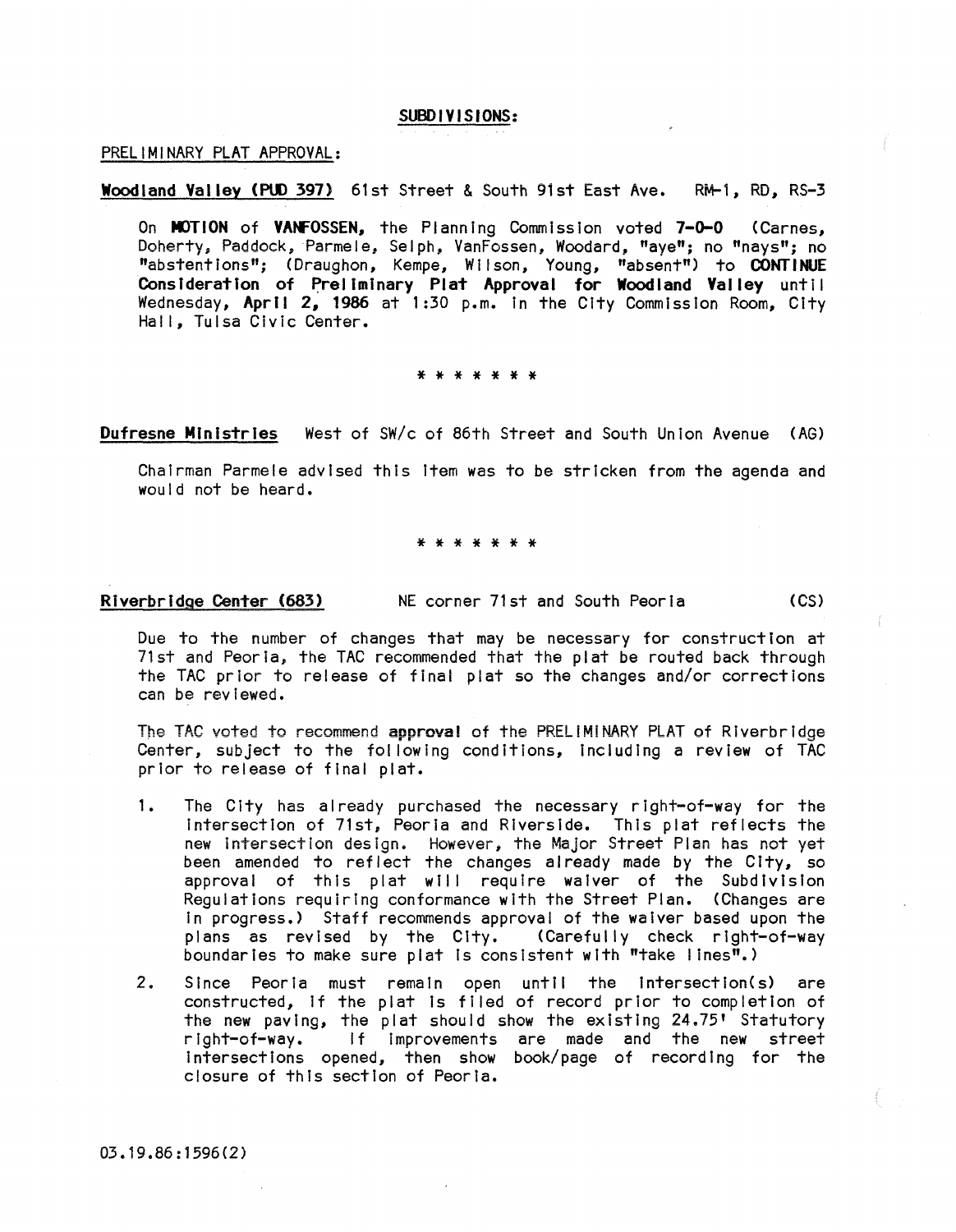- 3. Show "Limits of No Access" along that part of Lot 2 and Lots 4 & 5 as per recommendations of Traffic Engineering. (Access to be provided internally by the developer.) If one access is allowed to 71st on the easterly part of Lot 5, show location on plat as per Traffic Engineer.
- 4. Lot 3 has no direct frontage on a dedicated street and will require Board of Adjustment approval for waIver of the 150' minimum frontage. Run an ownership "handle" to abut 71st even though no direct access<br>will be allowed. (This would meet Water & Sewer Department (This would meet Water  $\&$  Sewer Department requirement of each lot abutting the street that contains the water Lot 1 should also be included in the Board of Adjustment application because, when this section of Peoria Is abandoned, all but about 25' of that lot's frontage will be eliminated.
- 5. When Peoria Is vacated care should be taken for the agencies handling this item to retain a very small portion of the 24.75<sup>1</sup> right-of-way at the NW corner of Lot 1 to al low for the curve In the cul-de-sac, and to extend the property line northwesterly along the curve next to the northbound lanes.
- 6. Show a Block number.
- 7. Utility easements shall meet the approval of the utilities. Coordinate with Subsurface Committee If underground plant Is planned. Show additional easements as required. Existing easements should be tied to or related to property line and/or lot line.
- 8. Water plans shall be approved by the Water and Sewer Department prior to release of final plat. (If required?)
- 9. Pavement or landscape repair within restricted water line, sewer I ine, or utility easements as a result of water or sewer line repairs due to breaks and failures, shall be borne by the owner(s) of the  $tot(s)$ .
- 10. A request for creation of a Sewer Improvement District shall be submitted to the Water and Sewer Department prior to release of final plat.
- 11. Drainage plans shall be approved by the Stormwater Management, Including storm drainage, detention design and Watershed Development Permit appl icatlon subject to criteria approved by City Commission. Class B Permit -- 100 year storm sewer to Arkansas River.
- 12. A request for a Privately Financed Publ ic Improvement (PFPI) shal I be submitted to the City Engineer.
- 13. It Is recommended that the developer coordinate with Traffic Engineer during the early stages of street construction concerning the ordering, purchase, and installation of street marker signs. (Advisory, not a condition for release of plat.)
- 14. Include paragraph in covenants for small right-of-way dedications required In #5 above.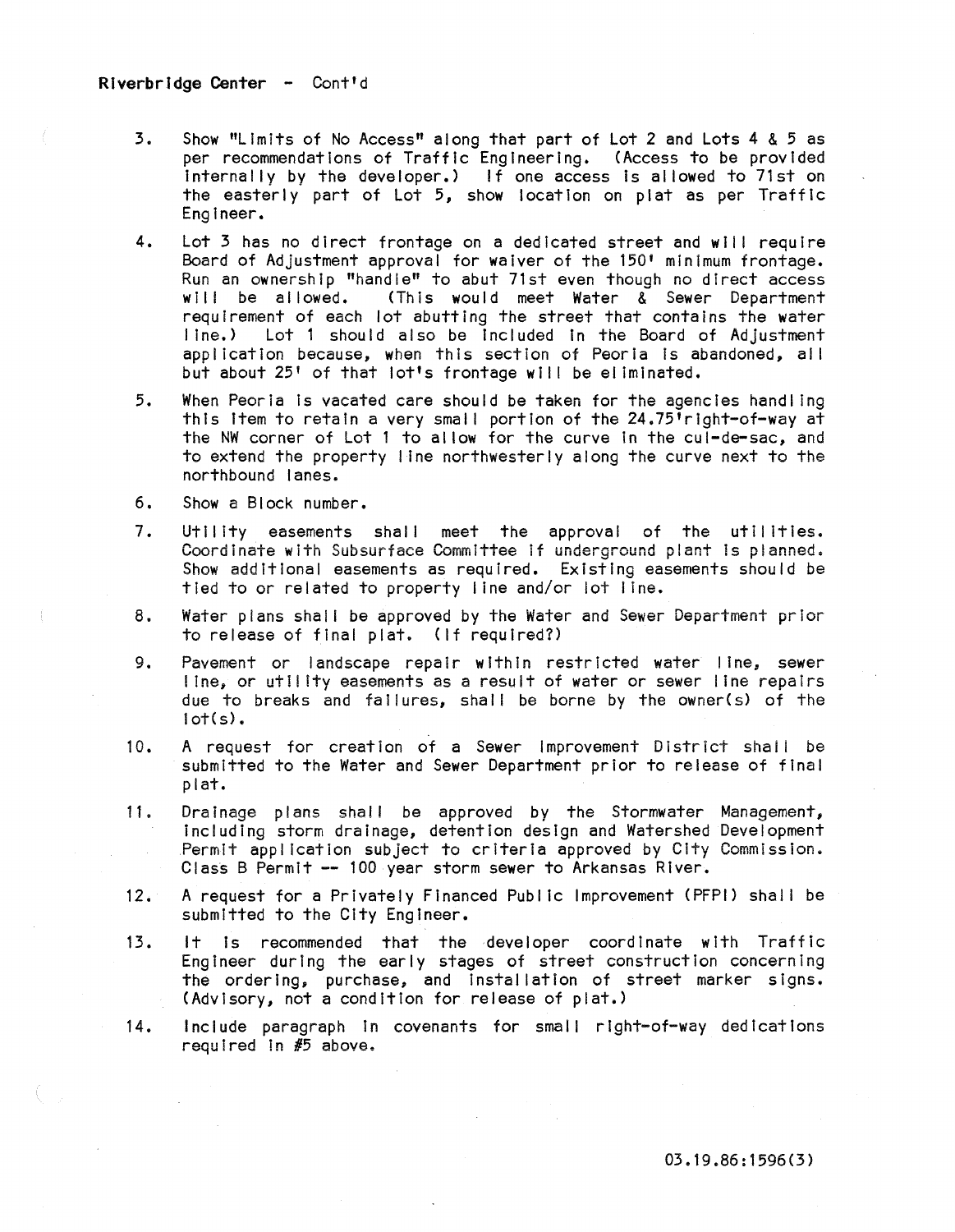- 15. It Is recommended that the applIcant and/or hIs engIneer or developer coordInate with the Tulsa City/County Health Department for solid waste disposal, particularly during the construction phase and/or clearing of the project. Burning of solid waste Is prohibited.
- 16. A "Letter of Assurance" regarding installation of improvements shall be submitted prior to release of final plat, including documents required under Section 3.6-5 of the Subdivision Regulations.
- 17. All (other) Subdivision Regulations 'shall be met prior to release of final plat.

### Comments & Discussion:

Mr. Wilmoth clarified part of this request was to waive that portion of the Subdivision Regulations requiring conformance with the Street Plan. Mr. Gardner advised the plat approval and waiver request could be accomplished with one motion. Mr. Doherty confirmed this was a minor housekeeping Item.

On MOTION of DOHERTY, the Planning Commission voted 6-0-1 (Carnes, Doherty, Paddock, Selph, VanFossen, Woodard, "aye"; no "nays"; Parmele, "abstaining"; (Draughon, Kempe, Wilson, Young, "absent") to APPROVE the Preliminary Plat for Riverbridge Center, waiver of the appropriate Subdivision Regulations and subject to Board of Adjustment approval on the lot access, as recommended by Staff.

\* \* \* \* \* \* \*

1-44 Industrial Park N/sJde East Admiral Place, East of South 185th East Ave.

The TAC voted to recommend approval of the PRELIMINARY PLAT of 1-44 Industrial Park, subject to the fol lowing conditions:

- 1. Include language in covenants for Limited Access and for Water and Sewer facilities.
- 2. Utility easements shall meet the approval of the utilities. Coordinate with Subsurface Committee If underground plant Is planned. Show additional easements as required. Existing easements should be tied to or related to property line and/or lot lines.
- 3. Drainage plans shall be approved by Stormwater Management, including storm drainage, detention design and Watershed Development Permit appl icatlon subject to criteria approved by City Commission. Include language In covenants.
- 4. A request for a Privately Financed Public Improvement (PFPI) shall be submitted to the City Engineer.
- 5. Limits of Access or (LNA) as applicable shal I be shown on the plat as approved by Traffic Engineer. Include applicable language In covenants.

03.19.86:1596(4)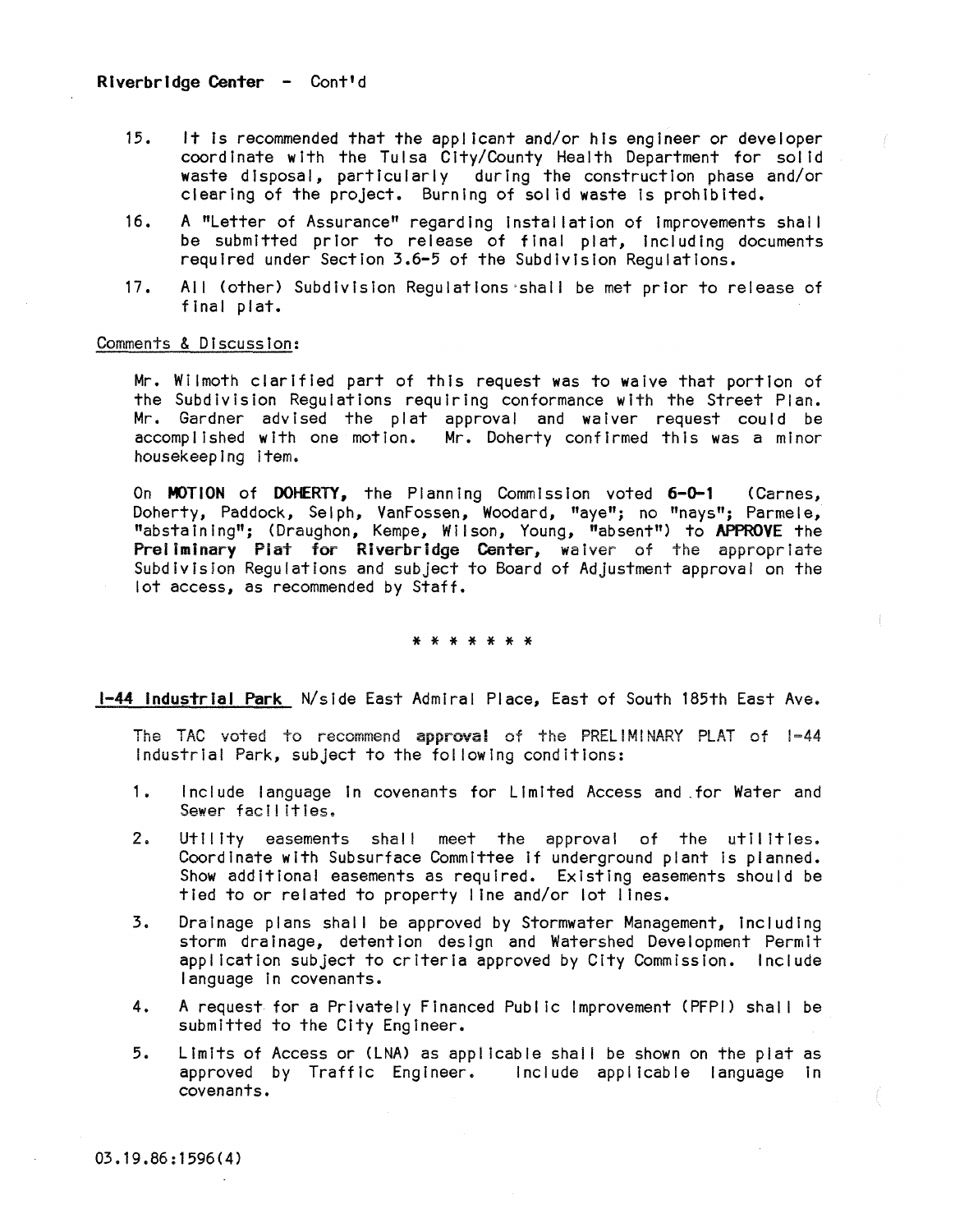- 6. It Is recommended that the applicant and/or his engineer or developer coordinate with the Tulsa City-County Health Department for solid waste disposal, particularly during the construction phase and/or clearing of the project. Burning of solid waste Is prohibited.
- 7. A Corporation Commission letter (or Certificate of Nondevelopment) shall be submitted concerning any oil and/or gas wells before plat is released. A building line shall be shown on plat on any wells not officially plugged.
- 8. A "Letter of Assurance" regarding installation of improvements shall be submitted prior to release of final plat, including documents required under Section 3.6-5 of Subdivision Regulations.
- 9. All Subdivision Regulations shall be met prior to release of final plat.

# Comments & Discussion:

Mr. Wilmoth stated, for the record, that the Water and Sewer Department had called Staff to Insure that It be made clear that this was one lot and, if split, the sewer would need to be extended.

On MOTION of CARNES, the Planning Commission voted 7-0-0 (Carnes, Doherty, Paddock, Parmele, Selph, VanFossen, Woodard, "aye"; no "nays"; no "abstentions"; (Draughon, Kempe, Wi I son, Young, "absent") to APPROVE the Preliminary Plat for 1-44 Industrial Park, as recommended by Staff.

#### \* \* \* \* \* \* \*

Lucenta Addition South of SW/c 81st & South Sheridan Road (CS)

This plat has sketch plat approval, subject to 15 conditions as recommended by TAC on 2/13/86. A copy of the TAC minutes was provided, with notations by Staff In margin.

The TAC voted to recommend approval of the PRELIMINARY PLAT of Lucenta Addition, subject to the fol lowing conditions:

- 1. Utility easements shall meet the approval of the utilities. Coordinate with Subsurface Committee If underground plant Is planned. Show additional easements as required.
- 2. A request for creation of a Sewer Improvement District shall be submitted to the Water and Sewer Department prior to release of final plat.
- 3. Drainage plans shall be approved by Stormwater Management, including storm drainage, detention design and Watershed Development Permit application subject to criteria approved by City Commission.
- 4. A request for a Privately Financed Public Improvement (PFPI) shall be submitted to the City Engineer.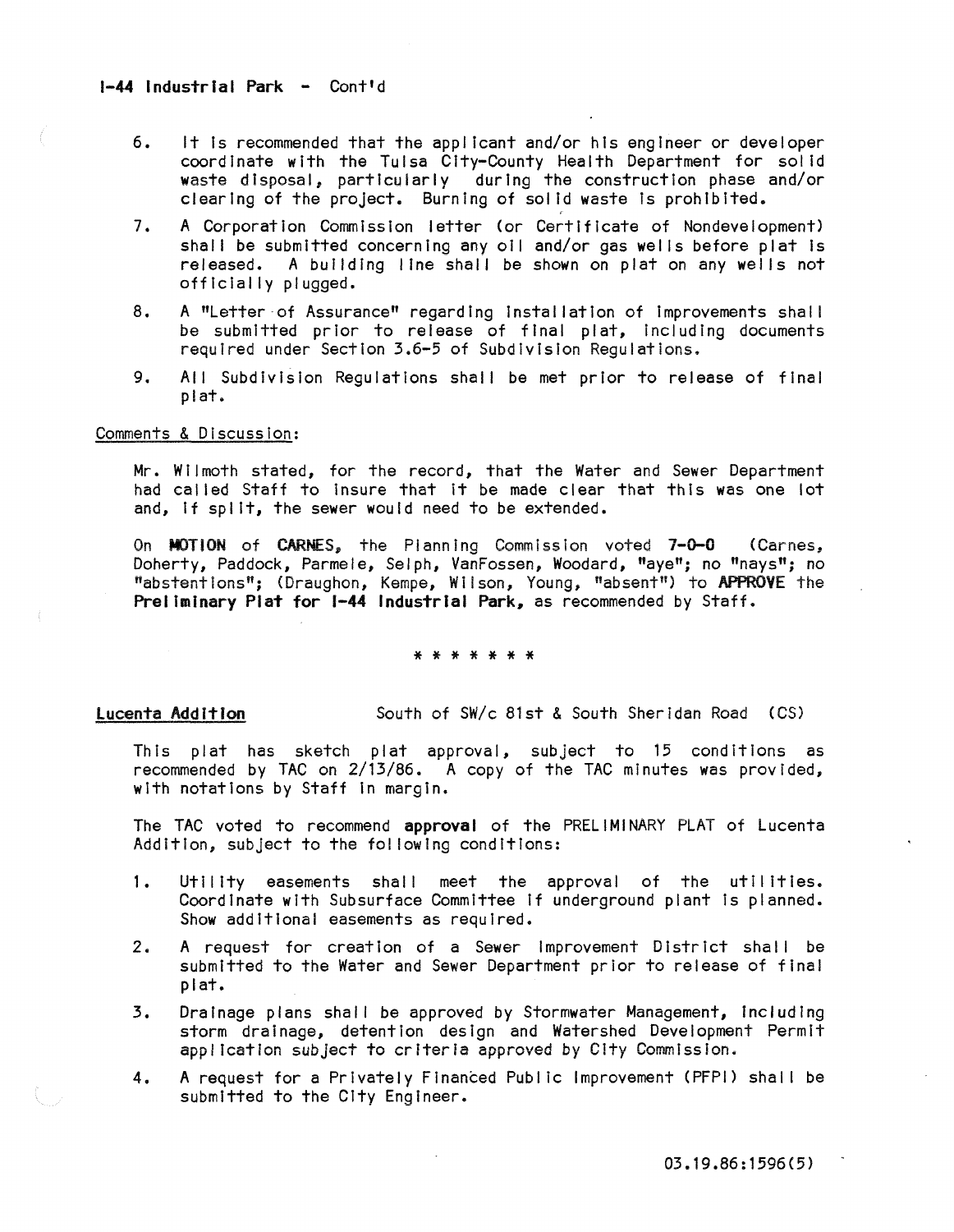- 5. Move south access as far south as possible and show as 30 feet. (Both drives may be "right turn only" in future.)
- 6. Not a condition of plat approval, but applicant is advised that he may need as "industrial discharge permit" from Water and Sewer Department In connection with the dry cleaners.
- 7. A "Letter of Assurance" regarding installation of improvements shall<br>be submitted prior to release of final plat. Including documents be submitted prior to release of final plat, required under Section 3.6-5 of Subdivision Regulations.
- 8. All Subdivision Regulations shall be met prior to release of final plat.

On MOTION of CARNES, the Planning Commission voted 1-0-0 (Carnes, Doherty, Paddock, Parmele, Selph, VanFossen, Woodard, "aye"; no "nays"; no "abstentions"; (Draughon, Kempe, Wilson, Young, "absent") to APPROVE the Preliminary Plat for Lucenta Addition, as recommended by Staff.

#### \* \* \* \* \* \* \*

Lincoln Oaks (182) 66th & Riverside Parkway (RM-2)

This plat has a sketch plat approval by TAC on  $2/27/86$ . A copy of the minutes of that meeting was provided, with Staff remarks In the margin.

The TAC voted to recommend approval of the PRELIMINARY PLAT of Lincoln Oaks, subject to the fol lowing conditions:

- 1. Make sure that all of 66th Place is dedicated out to the east line of Riverside. There may be a "gap" unless a portion was dedicated by separate Instrument. If so, show book/page information.
- 2. A portion of this tract is still being processed for RM-2 zoning under Z-6097. Planning Commission and City Commission have approved. Final plat shall not be released until Ordinance for Z-6097 has been publ ished.
- 3. Show 30' property line radius at SE corner of 66th & Riverside. C Identify as "Additional Right-Of-Way Dedication".>
- 4. Utility easements shall meet the approval of the utilities. Coordinate with Subsurface Committee If underground plant Is planned. Show additional easements as required. Existing easements should be tied to or related to property line and/or lot lines.
- 5. Water plans shall be approved by the Water and Sewer Department prior to release of final plat. (Show water line easement.)
- 6. Pavement or landscape repair within restricted water line, sewer line, or utility easements as a result of water or sewer line repairs due to breaks and failures, shall be borne by the owner(s) of the  $lot(s)$ .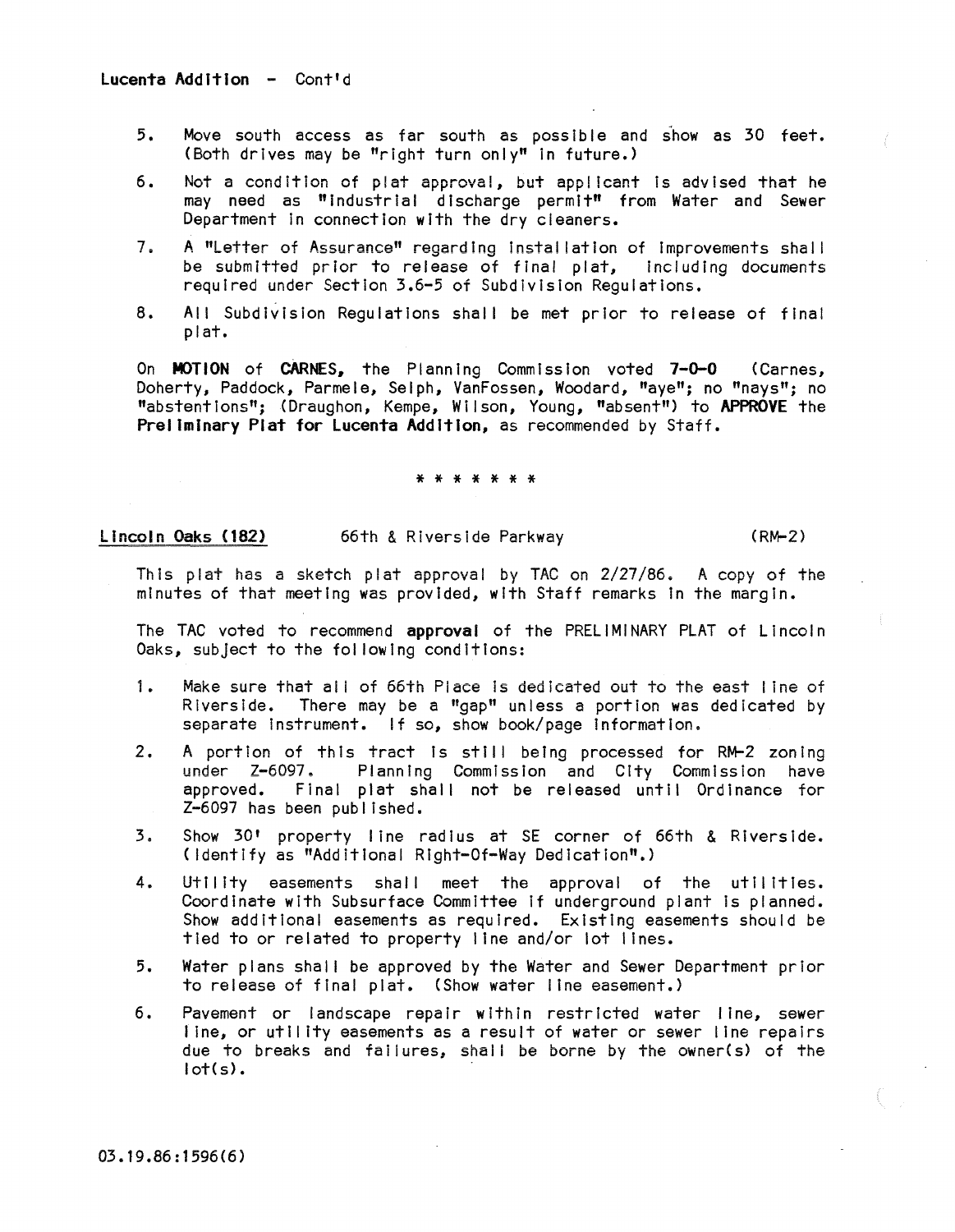- 7. A request for creation of a Sewer Improvement District shall be submitted to the Water and Sewer Department prior to release of final plat.
- 8. Drainage plans shall be approved by Stormwater Management, including storm drainage, detention design and Watershed Development Permit appJ Icatlon subject to criteria approved by City Commission. (Class A Permit. 100 year storm sewer to Arkansas River.)
- 9. A request for a Privately Financed Public Improvement (PFPI) shall be submitted to the City Engineer.
- 10. Traffic Engineering recommended no access at the south end of the tract. However, applicant and Traffic Engineering will work together to try to provide access In this general location, subject to further review. The access at the south end would be temporarily "exit only."
- 11. Revise Deed of Dedication, 2nd page, first two paragraphs. (Duplication and Incorrect reference.)
- 12. A "Letter of Assurance" regarding installation of improvements shall be submitted prior to release of final plat. (Including documents required under Section 3.6-5 of Subdivision Regulations.)
- 13. All (other) Subdivision Regulations shall be met prior to release of finai piat.

#### Comments & Discussion:

Mr. Wilmoth advised the Ordinance referenced In condition #2 was published March 11, 1986. Therefore, this Item can be deleted from the conditions of approval.

On MOTION of PADDOCK, the Planning Commission voted 7-0-0 (Carnes, Doherty, Paddock, Parmele, Selph, VanFossen, Woodard, "aye"; no "nays"; no "abstentions"; (Draughon, Kempe, Wilson, Young, "absent") to APPROVE the Preliminary Plat of Lincoln Oaks, deleting item #2 of the conditions, as recommended by Staff.

#### \* \* \* \* \* \* \*

Taco Bueno #11 SW/c 61st and South Garnett Road (CS)

The TAC voted to recommend approval of the PRELIMINARY PLAT of Taco Bueno #11, subject to the fol lowing conditions:

1. Since the Street Plan has been changed to require 58' of right-of-way for right turns, the building line must also be moved back. Ordinance requires "one-half the street plan right-of-way + 50 feet". Show 50' building line on 61st Street. Show corner cut at 45° angle, 28' from corner. (OptIonal on. this plat since it was working prior to adoption of new standards.)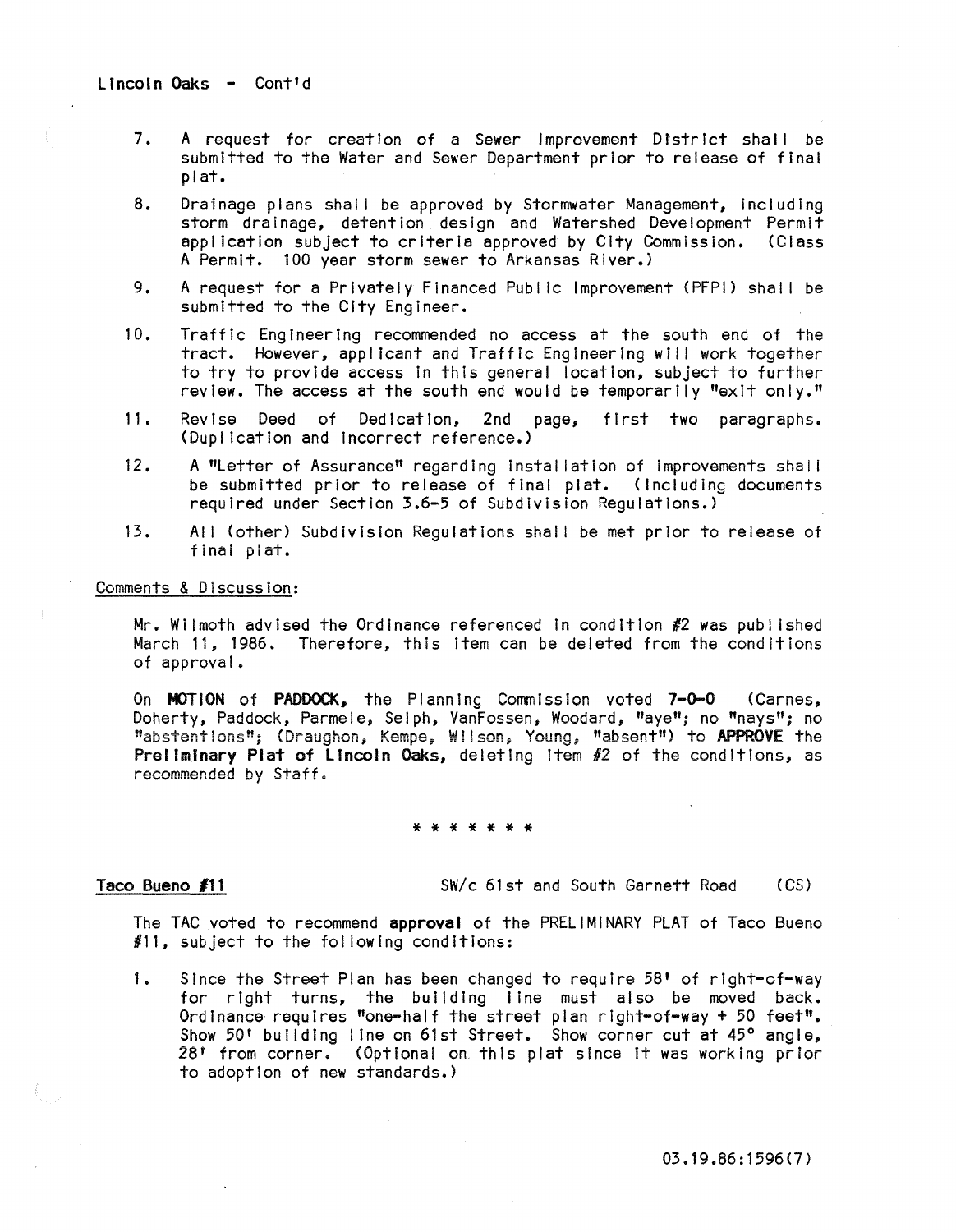# OTHER BUS I NESS:

PUD 190-23: South of the *SWlc* of East 71st Street South and South Sheridan

# Staff Recommendation: Minor Amendment of Deeds of Dedication and Declaration of Covenants.

This development has been platted and partially built as Minshall Hili; also referred to as "The Hill". The amendments to the deeds and covenants address procedural matters such as review of plans by the architectural association, duration of covenants, and how the covenants may be amended. The changes do not address any of the specific development standards established by the PUD.

Staff recommends APPROVAL of these amended Deeds of Dedication and Declaration of Covenants, subject to approval by the City Legal Department. These amendments will also require approval by the City Commission.

On MOTION of CARNES, the Planning Commission voted 7-0-0 (Carnes, Doherty, Paddock, Parmele, Selph, VanFossen, Woodard, "aye"; no "nays"; no "abstentions"; (Draughon, Kempe, Wi Ison, Young, "absent") to APPROVE the Minor Amendment of Deeds of Dedication and Declaration of Covenants for PUD 190-23, as recommended by Staff.

\* \* \* \* \* \* \*

PUO 365: West of 18th and 19th Streets on Riverside Drive

Staff Recommendation: Detail landscape Pian & Detail SI9n Plan

DETAIL LANDSCAPE PLAN: The subject tract has been developed for 104 multi-family apartment units which are in the final stages of<br>construction. A "preliminary landscape plan" was submitted with the  $A$  "preliminary landscape plan" was submitted with the Detaii Site Pian; however, no review of the iandscape pian was made at the time the Detail Site Plan was approved.

A condition of approval of the Detail Site Plan by the TMAPC was that the Plan be approved by the TMAPC and Installed prior to occupancy, and also that landscaping as shown and discussed In the approved Outline Development Plan and Detail Site Plan be Included. Staff review Indicates that the proposed Detail Landscape Plan Is In substantial compl lance with landscaping required as conditions of PUD approval by the TMAPC. Landscaped areas and open spaces were determined to be approximately 30% on the Detail Site Plan, which exceeds the minimum livability space requirement by approximately 3,100 square feet.

Therefore, Staff recommends APPROVAL of the Detail Landscape Plan as submitted.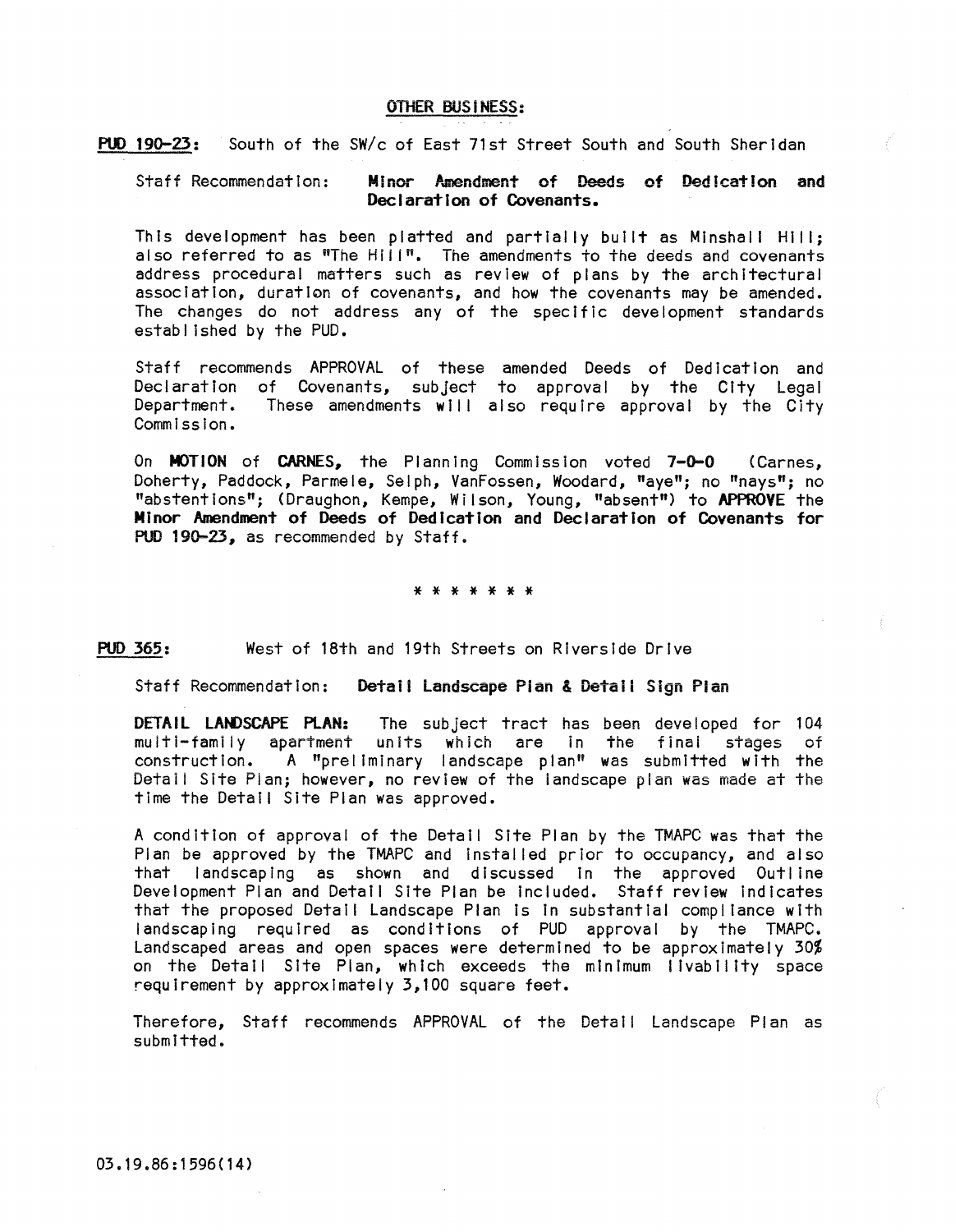NOTE: Notice of the TMAPC meeting has been given to persons appearing as protestants on PUD 365.

DETAIL SIGN PLAN: The applicants are proposing one ground monument sign to be located at the intersection of West 19th Street and Riverside Drive.<br>The sign will be internally lighted and 6' wide x 5' tall. Staff The sign will be internally lighted and  $6'$  wide  $\times$  5' tall. recommends APPROVAL of the Detail Sign Plan as submitted.

### Comments & Discussion:

Mr. Frank advised there were some interested parties who reviewed the Landscape Plan prior to this meeting, and having no protests, left before<br>the presentation. Mr. Paddock inquired as to Staff's wording "in the presentation. Mr. Paddock Inquired as to Staff's wording "In Staff explained taht the proposed landscaping meets the intent of the Outline Development Plan, but does not exactly dupllcant It, as the earlier Plan was a "concept".

On MOTION of WOODARD, the Planning Commission voted 7-0-0 (Carnes, Doherty, Paddock, Parmele, Selph, VanFossen, Woodard, "aye"; no "nays"; no "abstentions"; (Draughon, Kempe, Wilson, Young, "absent") to APPROVE the Detail Landscape Plan for PUD 365, as recommended by Staff.

Before proceeding with the Detail Sign Plan, Mr. Frank advised the applicant had filed a request for a Minor Amendment to the Landscape Plan to grant a conditional occupancy, subject to approval of Protective  $\overline{\mathsf{In}}$  spections, with an extension of the time to install the landscaping until April 15th. Staff further advised they have reviewed this request and It Is scheduled to be heard March 26th. Mention of this Items, on the record today, was to constitute notice of the applicant's request.

Staff suggested a modification to the DetaIl Sign Plan to be subject to the sign being constructed off the public rights-of-way and any public easement. Staff confirmed, in reply to Mr. VanFossen, this is In compl lance with the PUD.

On MOTION of DOHERTY, the Planning Commission voted 7-0-0 (Carnes, Doherty, Paddock, Parmele, Selph, VanFossen, Woodard, "aye"; no "nays"; no "abstentions"; (Draughon, Kempe, Wilson, Young, "absent") to APPROVE the Detail Sign Plan for PUD 365, subject to the conditions outlined by Staff.

#### Applicant's Comments:

Mr. BII I Grant, representing Lincoln Properties, advised the minor amendment request for temporary occupancy was to have been submitted at the time of the Landscape Plan, but they missed the deadline. Mr. Grant<br>requested this be reviewed at this hearing, if possible. In reply to Mr. requested this be reviewed at this hearing, if possible. Parmele, Mr. Grant stated the temporary occupancy request Is to al low some tenants to move In some furniture and/or work with interior decorators.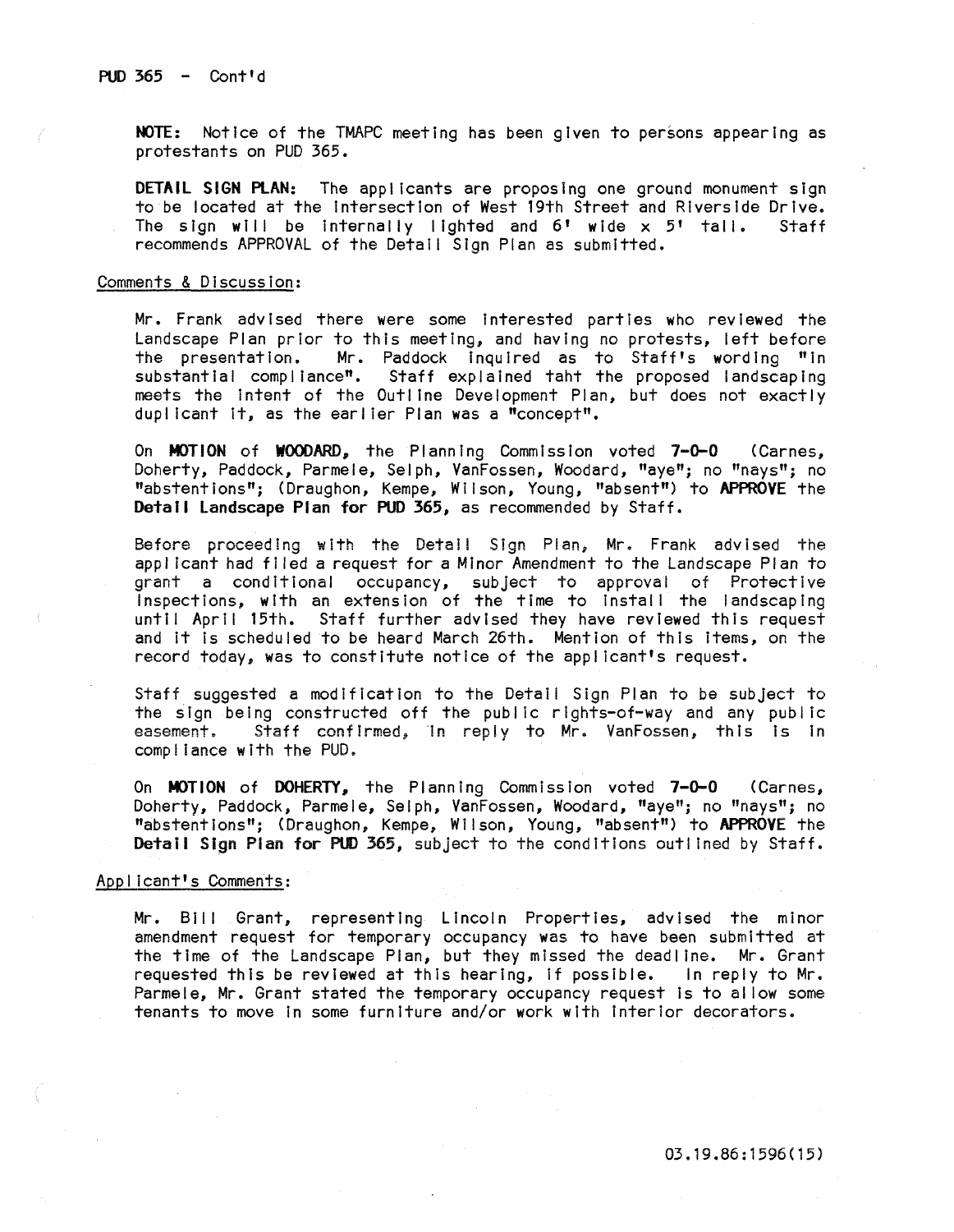# Additional Comments & Discussion:

Mr. Linker clarified that the request for the temporary occupancy would take a minor amendment, which is not on the agenda at this time. Mr. take a minor amendment, which is not on the agenda at this time. VanFossen asked if the wording of the PUD restricted the applicant from getting a Occupancy Permit, rather than they could not occupy the project. Mr. Linker stated Legal's position was that you are not to occupy until you obtain an Occupancy Permit; but he was not sure about temporancy<br>occupancy. Mr. Gardner advised that Staff notified the people present occupancy. Mr. Gardner advised that Staff notified the people present<br>earlier. Staff was informed by the applicant that he would bring it up Staff was informed by the applicant that he would bring it up at this meeting, even though It was not on the agenda. Mr. Gardner stated notification was not a requirement of the PUD.

Mr. Gardner suggested pol ling the Commissioners to see If there might be favorable consideration of this minor amendment at next week's meeting. Mr. Doherty stated he felt "occupancy" begins when someone occupies the dwelling; not when an interior decorator begins work on the dwelling. Mr. Linker stated Legal took the position occupancy began when a person begins moving In their furniture and possessions.

Mr. Linker advised the only way to proceed with the minor amendment request Is If It Is determined that this Is new business that could not have been anticipated prior to the time the agenda was prepared. Mr. Carnes agreed to taking a po!1 among the Commission to see how they felt on this request. Mr. Gardner stated the poll on the mInor amendment for temporary occupancy was primarily for the benefit of the Building Inspector, as they would not want to start letting furniture being moved In If he thought the TMAPC would be opposed to that next week. Mr. Doherty stated, even though a poll may not have any validity, he was not opposed to the request for temporary occupancy.

Chairman Parmele Informed he would be out of town next week and knew of other Commissioners planning to be out also; therefore, It might be difficult getting a quorum. Mr. Gardner advised that, when the agenda was made and posted, Staff was not able to get this item on the agenda. Therefore, the minor amendment request was set for March 26th. The Rules of Procedure requIre that a wrItten recommendation be In the file a week before being heard (March 19th). Mr. Gardner continued by stating that Legal suggested there are some circumstances that are unique enough that an item can be placed on an agenda. It is up to the Commission to determine if this is the case with this request. Mr. Carnes made a determine if this is the case with this request. motion to place this on the agenda to be heard today, In I leu of the fact that there are some unforeseen circumstances and a possibility there may not be a quorum next week.

On MOTION of CARNES, the Planning Commission voted 7-0-0 (Carnes, Doherty, Paddock, Parmele, Selph, VanFossen, Woodard, "aye"; no "nays"; no "ab'stentlons"; (Draughon, Kempe, W II son, Young, "absent") to APPROVE the placement of the Minor Amendment request to PUD 365 on the agenda as New Business.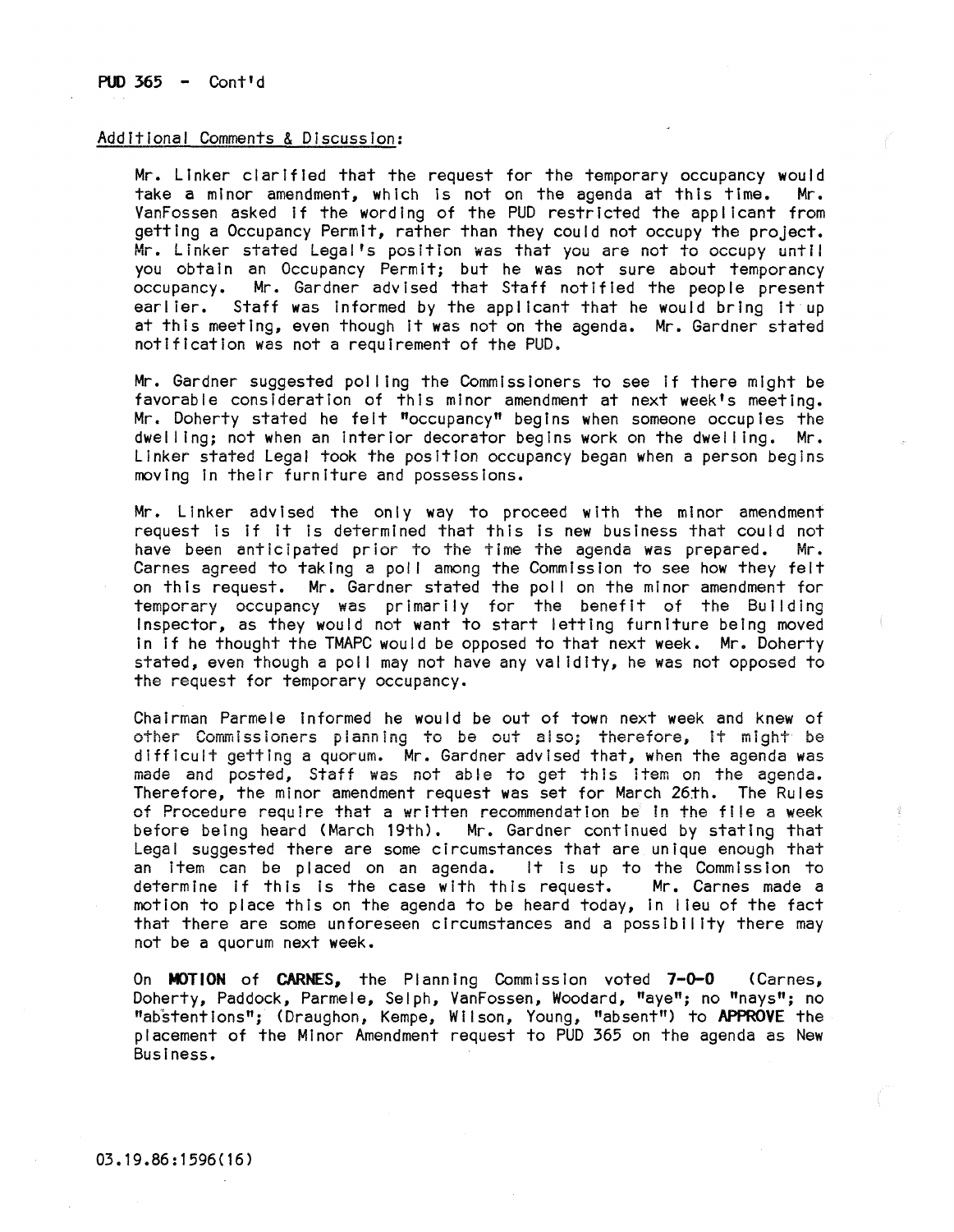Mr. Frank reviewed the time extension request which would al low the applicant to gain a conditional certificate of occupancy Immediately upon TMAPC approval of the Minor Amendment. The requested condition Is that all landscaping materials be installed no later than April 15, 1986. Staff Is supportive of this request.

On MOTION of VANFOSSEN, the Planning Commission voted 7-0-0 (Carnes, Doherty, Paddock, Parmele, Selph, VanFossen, Woodard, "aye"; no "nays"; no "abstentions"; (Draughon, Kempe, WII son, Young, "absent") to APPROVE the Minor Amendment to PUO 365-2 granting an extension of time to install landscaping materials, as approved by the Detail Landscape Plan, no later than April 15, 1986; and allow a conditional certificate of occupancy in the Interim, with the concurrence of the Protective Inspection Department.

### PUBLIC HEARING:

TO CONSIDER AMENDING THE DISTRICT 6, 9, 17, 18 AND 26 PLAN MAPS, PARTS OF THE OFFICIAL COMPREHENSIVE MASTER PLAN FOR THE DEVELOPMENT Of THE TULSA METROPOLITAN AREA.

TO CONSIDER AMENDING THE MAJOR STREET AND HIGHWAY PLAN, A PART Of THE COMPREHENSIVE PLAN FOR THE DEVELOPMENT OF THE TULSA METROPOLITAN AREA; AND FURTHER AMEND THE SUBDIVISION REGULATIONS MAKING RIGHT-Of-WAY WIDTHS, INTERSECTIONS AND STREET CATEGORIES CONSISTENT WITH THE ADOPTED MAJOR STREET AND HIGHWAY PLAN, AND INCLUDING AN ADDITIONAL SIGNATURE AUTHORIZATION fOR ENDORSEMENT OF APPROVAL Of PLATS AND LOT SPL ITS.

### Comments & Discussion:

Staff reviewed the Item pertaining to the amendments to the Major Street and Highway Plan Maps and the Subdivision Regulations. Mr. VanFossen advised that the Comprehensive Plan Committee recommended approval of the amendments to the Major Street and Highway Plan Maps and Text as presented and advertised. Mr. Paddock advised the Rules and Regulations Committee recommended approval of the amendments to the Subdivision Regulations as presented and advertised.

# TMAPC ACTION: 7 members present

On MOTION of VANFOSSEN, the Planning Commission voted 7-0-0 (Carnes, Doherty, Paddock, Parmele, Selph, VanFossen, Woodard, "aye"; no "nays"; no "abstent Ions"; (Draughon, Kempe, W II son, Young, "absent") to APPROVE the Amendments to the District 6, 9, 17, 18 and 26 Plan Maps, as advertised In the Public Notice.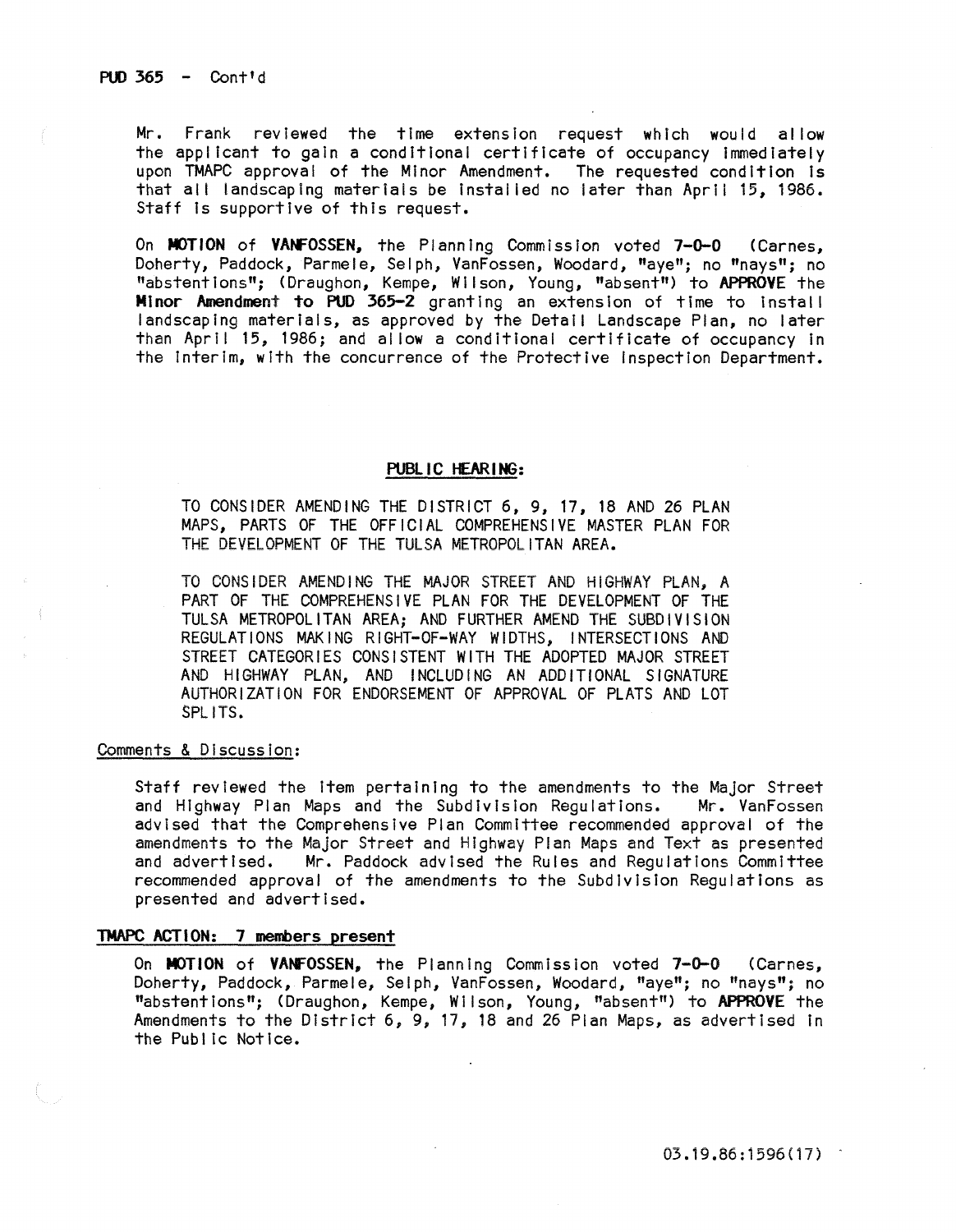# TMAPC ACTION: 7 members present

On MOTION of VANFOSSEN. the Planning Commission voted 7-0-0 (Carnes, Doherty, Paddock, Parmele, Selph, VanFossen, Woodard, "aye"; no "nays"; no "abstentions"; (Draughon, Kempe, Wilson, Young, "absent") to APPROVE the Amendments to the Major Street and Highway Plan by adding a Parkway classification with a minimum right-of-way width of 150' and arterial Intersection right-of-way requirements for right-hand turns (108' for Secondary Arterials and 130' for Primary Arterials), as advertised In the Public Notice.

# TMAPC ACTION: 7 members present

On MOTION of PADDOCK, the Planning Commission voted 7-0-0 (Carnes, Doherty, Paddock, Parmele, Selph, VanFossen, Woodard, "aye"; no "nays"; no **"a**bstentions**";** (Draughon, Kempe, Wilson, Young, "absent") to **APPROVE** the<br>Amendment to the Subdivision Regulations by adding a Parkway Amendment to the Subdivision Regulations by classification with a mInimum right-of-way width of 150' and arterial intersection right-of-way requirements for right-hand turns, (108' for Secondary Arterials and 130' for Primary Arterials), as advertised In the Public Notice.

# TMAPC ACTION: 7 members present

On MOTION of PADDOCK, the Planning Commission voted 7-0-0 (Carnes, Doherty, Paddock, Parmele, Selph, VanFossen, Woodard, "aye"; no "nays"; no "abstentions"; (Draughon, Kempe, Wilson, Young, "absent") to APPROVE the Amendment to the SubdIvision Regulations by adding street classifications and right-of-way standards for Secondary Arterial Alternates, and Special Trafflcways and Parkways, and Arterial Intersection Right-of-Way requirements consistent with the Major Street and Highway Plan, as advertised In the Public Notice.

### TMAPC ACTION: 7 members present

On MOTION of PADDOCK, the Planning Commission voted 7-0-0 (Carnes, Doherty; Paddock, **Parmele, Selph, VanFossen, Woodard, "aye"; no "nays"; no**  "abstentions": (Draughon, Kempe, Wilson, Young, "absent") to APPROVE the Amendments to the Subdivision Regulations to provide that the Deputy Director of Plan Implementation of INCOG may endorse TMAPC approval on plats and revising that section pertaining to lot split approval endorsement to be consistent with approval endorsement for plats, also permitting the Director of Development Services of INCOG to attest to TMAPC approval of plats and lot spl Its.

The Commission directed Staff to prepare the resolutions for adoption, based on the the actions Just taken.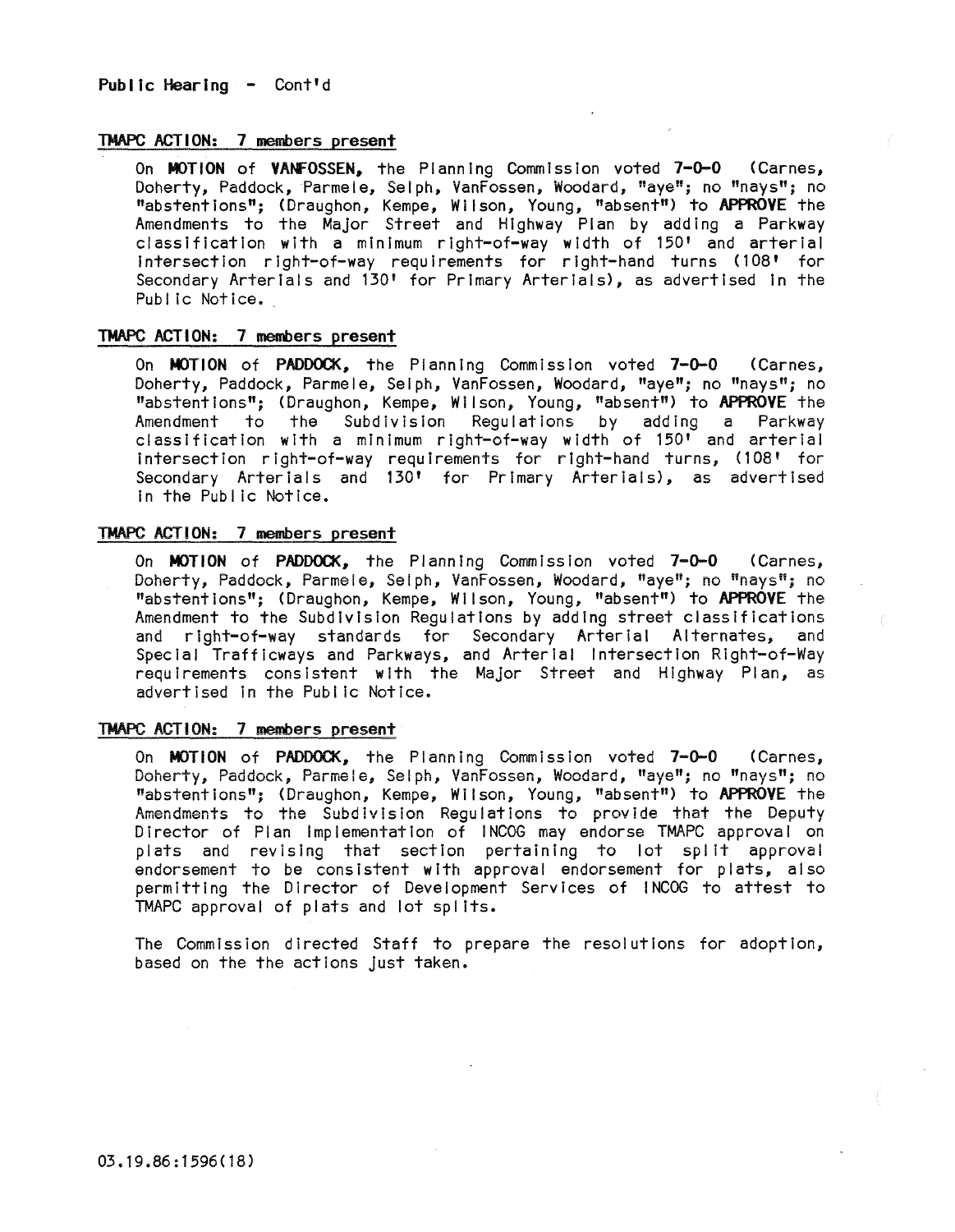There being no further business, the Chairman declared the meeting adjourned at  $4:17$  p.m.

Date Approved Chairman

ATTEST:

Secretary